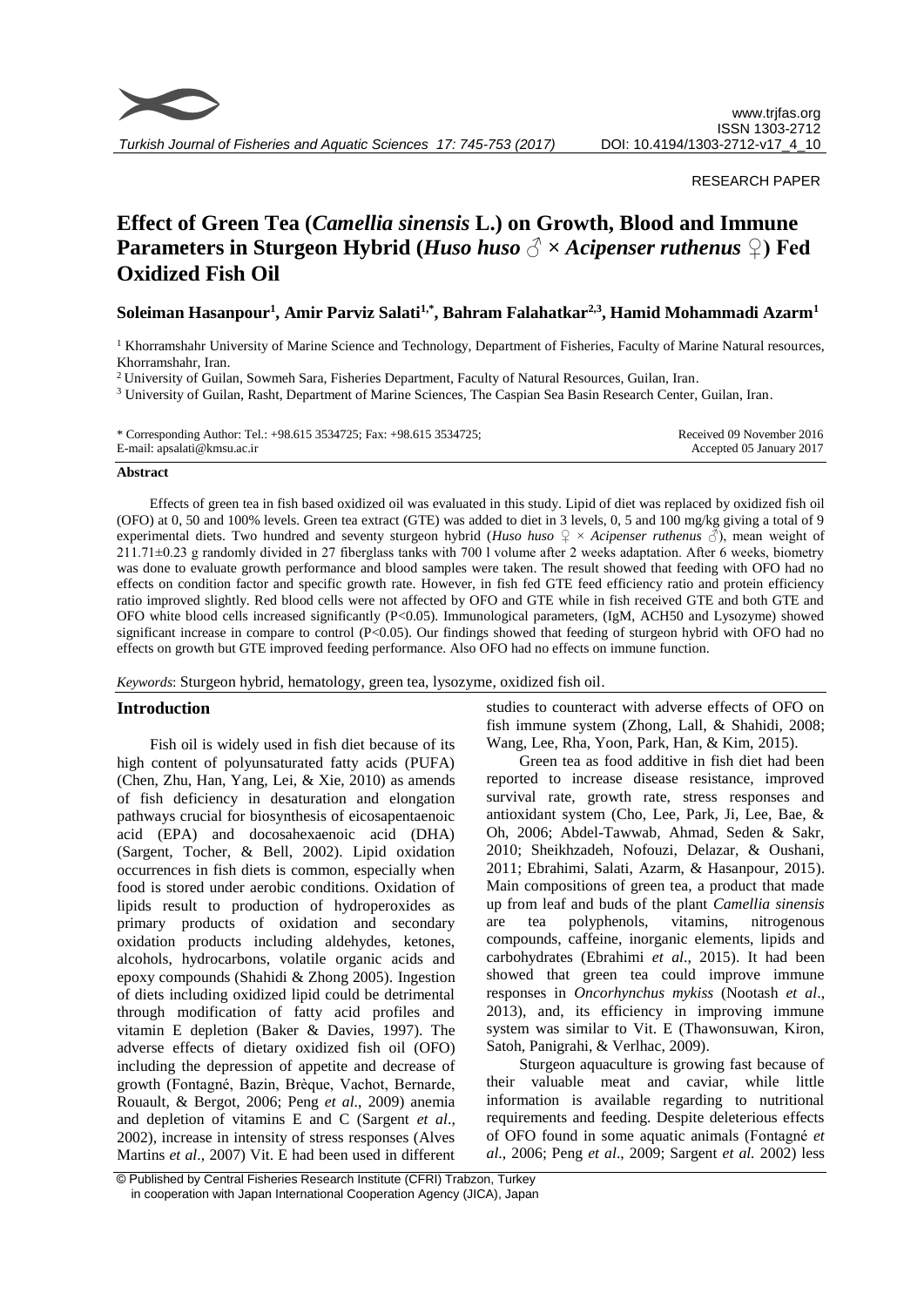is known about its action in sturgeon. For evaluating protective effects of green tea against OFO, this study was done to evaluate the effects of green tea extract in promotion of growth and immune status of sturgeon hybrid (*Huso huso ♂* × *Acipenser ruthenus ♀*) fed dietary OFO.

# **Materials and Methods**

# **Diet Preparation**

Three levels of green tea extract (GTE) (0, 50 and 100 mg/kg diet) in combination with three degrees of oxidized fish oil (OFO) replacement (0, 50, 100%), respectively (Table 1). Ingredients and nutrient contents of the experimental diets are presented in Table 1. Alcoholic extract of GT prepared by Solvent Extraction was purchased from Sohajissa Co (Salmanshahr, Mazandaran, Iran) and was added to diet by replacing the Clay, as filler. Kilka fish meal (Ghaem Sahel Co, Rasht, Iran) and Kilka fish oil (Ghaem Sahel Co, Rasht, Iran) were used as the primary protein and lipid source, respectively. For preparing oxidized oil, fresh fish oil without any antioxidant was heated at 50 °C for 24 h as described by Dong *et al*. (2011) until its peroxide value reached to 410 meq  $kg^{-1}$  versus 2.70 $\pm$ 0.05 meq  $kg<sup>-1</sup>$  preheating. During this process stirring was also done. All ingredients were thoroughly mixed with distilled water  $(300 \text{ ml kg}^{-1} \text{ dry ingredients mixture})$ , and 4-5 mm pellets were prepared. The pellets were dried at room temperature for 24 h and broken into desirable particle sizes. All diets were stored at -20 °C until feeding.

# **Experimental Design**

Two hundred and seventy sturgeon hybrids (*Huso huso*  $\partial^2 \times$  *Acipenser ruthenus*  $\partial$ ) were used in

| <b>Table 1.</b> Composition of the experimental diets |
|-------------------------------------------------------|
|-------------------------------------------------------|

this study. Fish acclimated to laboratory condition for 2 weeks before starting the experiment, then divided into 700 L circular fiberglass tanks (10 fish in each tank) randomly. Each treatment was done in triplicate for 6 weeks. Fish in experimental groups (initial mean weight  $211.71\pm0.23$  g) were hand-fed to apparent satiation three times a day (9:00, 14:00 and 20:00). Uneaten food was collected and dried to determine feed intake (Gao *et al*., 2012). During the period of study, the mean water temperature was  $18 \pm 1^{\circ}$ C, dissolved oxygen was  $9.7 \pm 0.3$  mg L<sup>-1</sup> and the pH was about 7.9±0.2. The photoperiod was 10L: 14D.

#### **Estimation of Growth Criteria**

Fish were deprived from food one day before sampling procedure. Fifteen fish from each treatment (5 fish from each replicate) were randomly captured and were anesthetized with 2-phenoxy-ethanol (2%). The blood samples were taken by 5ml nonheparinized syringe through the severing the caudal peduncle and was divided into two parts. One part was discharged into heparinized microtubes and used fresh to determine cellular components of blood. Another part centrifuged (5 min at 5000 g, Hettich, Germany) at room temperature, then serum separated, and stored at -80°C until analysis. After blood sampling, in order to calculate the growth indices of fish for comparing the effects of experimental diets, all fish in each experimental group were weighed at the end of study. Growth performance and feed utilization were calculated by using the below formulas:

 $CF = fish weight(g) \cdot 100/body length (cm).$ 

Specific growth ratio  $= 100$  ln (final weight (g)/initial weight (g))/days of feeding.

| Ingredients diets                                       | Experimental diets |                  |                  |                 |                 |       |                                   |       |       |
|---------------------------------------------------------|--------------------|------------------|------------------|-----------------|-----------------|-------|-----------------------------------|-------|-------|
| (g/1000g)                                               | Control            | OFO <sub>1</sub> | OFO <sub>2</sub> | GT <sub>1</sub> | GT <sub>2</sub> |       | $GT1OFO1 GT1OFO2 GT2OFO1 GT2OFO2$ |       |       |
| Fish meal <sup>a</sup>                                  | 600                | 600              | 600              | 600             | 600             | 600   | 600                               | 600   | 600   |
| Meat meal                                               | 50                 | 50               | 50               | 50              | 50              | 50    | 50                                | 50    | 50    |
| Soybean meal                                            | 80                 | 80               | 80               | 80              | 80              | 80    | 80                                | 80    | 80    |
| Wheat flour                                             | 100                | 100              | 100              | 100             | 100             | 100   | 100                               | 100   | 100   |
| Green tea extract <sup>c</sup>                          |                    | 0                | $\Omega$         | 0.05            | 0.1             | 0.05  | 0.05                              | 0.1   | 0.1   |
| <b>Molasses</b>                                         | 15                 | 15               | 15               | 15              | 15              | 15    | 15                                | 15    | 15    |
| Clay                                                    | 15                 | 15               | 15               | 14.95           | 14.90           | 14.95 | 14.95                             | 14.90 | 14.90 |
| Vitamin premix <sup>d</sup>                             | 25                 | 25               | 25               | 25              | 25              | 25    | 25                                | 25    | 25    |
| Mineral premix <sup>e</sup>                             | 15                 | 15               | 15               | 15              | 15              | 15    | 15                                | 15    | 15    |
| Fresh fish oil <sup>b</sup> (% of total diet oil)       | 100                | 0                | $\Omega$         | 100             | 100             | 50    | $\Omega$                          | 50    | 0     |
| Oxidized fish oil (% of total diet oil) 0<br>-----<br>. |                    | 50               | 100              | $\Omega$        | $\overline{0}$  | 50    | 100                               | 50    | 100   |

<sup>a</sup> Ghaem Sahel Co, Rasht, Iran

<sup>b</sup> Kilka oil, Ghaem Sahel Co, Rasht, Iran

Soha Jissa Co, Mazandaran, Iran <sup>c</sup>

<sup>d</sup> Vitamin premix (Science Laboratories Company, Qazvin, Iran, composition per 1000 g): 160000 IU vitamin A, 400000 IU Vitamin D<sub>3</sub>, 40 mg vitamin E, 2 g vitamin K<sub>3</sub>, 6 g vitamin B<sub>1</sub>, 8 g vitamin B<sub>2</sub>, 12 g Pantothenate calcium, 40 g vitamin B<sub>3</sub>, 4 g vitamin B<sub>6</sub>, 2 g vitamin B<sub>9</sub>, 8 g vitamin  $B_{12}$ , 0.24 g H<sub>2</sub>, 60 g vitamin C, 20 mg Inositol, 20 mg BHT

<sup>e</sup> Mineral premix (Science Laboratories Company, Qazvin, Iran, composition per 1000 g): 26mg Fe, 12.5g zinc, 2 mg Se, 480 mg Co, 2.4 g Cu, 8.15g Mn, 1 g I, 12g Chloride choline.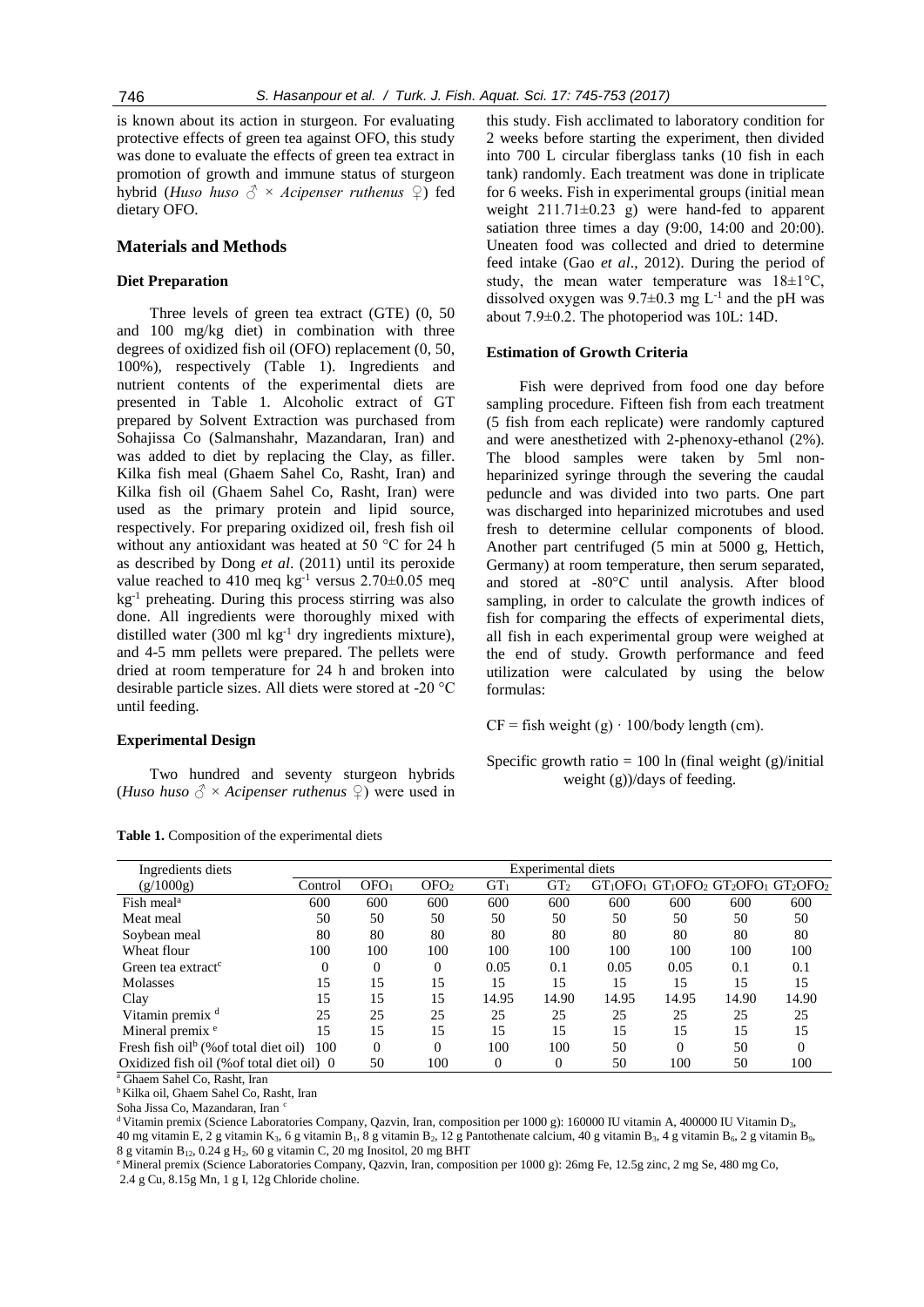Feed efficiency ratio (FER) = wet WG  $(g)$ / dry feed consumed (g)

Protein efficiency ratio (PER) = fish wet weight gain (g)/protein intake (g)

#### **Hematological Analysis**

Red blood cells and white blood cells were counted after dilution with Natt & Herrick's diluting solution using neubauer slide. Hemoglobin and hematocrit were estimated by photometric assay of cyanomethemoglobin and microhematocrit method, respectively. Differential WBCs counts (neutrophils and monocytes) were conducted on Giemsa stained blood smears prepared from fresh blood (Salati, Baghbanzadeh, Soltani, Peyghan & Riazi, 2010).

ACH50 was determined using the method of Sunyer and Tort (1995) with little modifications described by Yeh, Chang, Chang, Liu, & Cheng (2008). The volume of supernatant complement producing 50% hemolysis (ACH50) was determined, and the number of ACH50 units/ml was calculated for the sample.

Serum lysozyme activity was assayed according to the method of Demers & Bayne (1997), based on the lysis of the lysozyme sensitive Gram positive bacterium, *Micrococcus lysodeikticus* (Sigma). The dilutions of hen egg white lysozyme (Sigma) ranging from 0 to 20  $\mu$ L ml<sup>-1</sup> (in 0.1 M phosphate citrate buffer, pH 5.8) were taken as the standard. This along with the undiluted serum sample (25 mL) was placed into wells of a 96-well plate in triplicate. One hundred and seventy five microliter of *M. lysodeikticus* suspension  $(75 \text{ mg ml}^{-1})$  prepared in the same buffer was then added to each well. After rapid mixing, the change in turbidity was measured every 30 s for 5 min at 450 nm at approximately 20ºC using a microplate reader.

Immunoglobulin M (IgM) concentration in supernatants was determined by an ELISA assay and using mouse anti-rainbow trout serum (Aquatic Diagnostics Ltd.) as described by Reyes-Becerril *et al*. (2008).

Total protein and albumin were assayed by

biuret and Bromocresol green binding method by commercial kits (Pars Azmoon, Karaj, Iran) and globulin were calculated by distracting albumin from total protein. Alanine amino transferase (ALT) and Aspartate amino transferase (AST) were determined with commercial kits (Pars Azmoon, Karaj, Iran). ALT plasma enzyme activity was calculated depending on the concentration of pyruvate hydrazone in 2, 4-dinitrophenyl-hydrazone formula. AST plasma enzyme activity was determined by using AST kit depending on the concentration of oxaloacetate hydrazone in 2, 4-dinitrophenylhydrazine. Absorbance of ALT and AST were measured by spectrophotometer at 340 nm.

#### **Statistical Analyses**

All data have been expressed as mean±standard error. All statistical procedures were done using SPSS software (SPSS 18.0, Chicago, IL). Normality of data and homogeneity of variances was checked by the Shapiro–Wilk and Levene's tests, respectively. After that, Two-Way analysis of variance (ANOVA) was followed by Duncan post-hoc was used to determine significant differences between experimental groups. The value  $P<0.05$  was used as the criterion for statistical significance.

# **Results**

Growth indices in hybrid sturgeon fed by dietary OFO and GTE are described in table 2. CF was no affected by OFO (P>0.05) and only increased in fish received 100 mg GTE in compare to control (P<0.05). No interaction was recorded for GTE and OFO on CF. SGR was not changed significantly in OFO groups (P>0.05), while GTE increased this index (P<0.05). Also an increase in SGR in groups received both OFO and GTE was recorded (P<0.05). Statistical analysis showed that PER influenced by OFO and GTE (P<0.01). PER decreased in groups fed by OFO while an increase in GTE groups was recorded (P<0.05). An incrementary pattern was seen in groups received both OFO and GTE (P<0.05). FER decreased in the groups fed diets containing OFO, but

**Figure 1.** Blood smear stained with giemsa. A: lymphocytes, B: red blood cells, C: neutrophil.

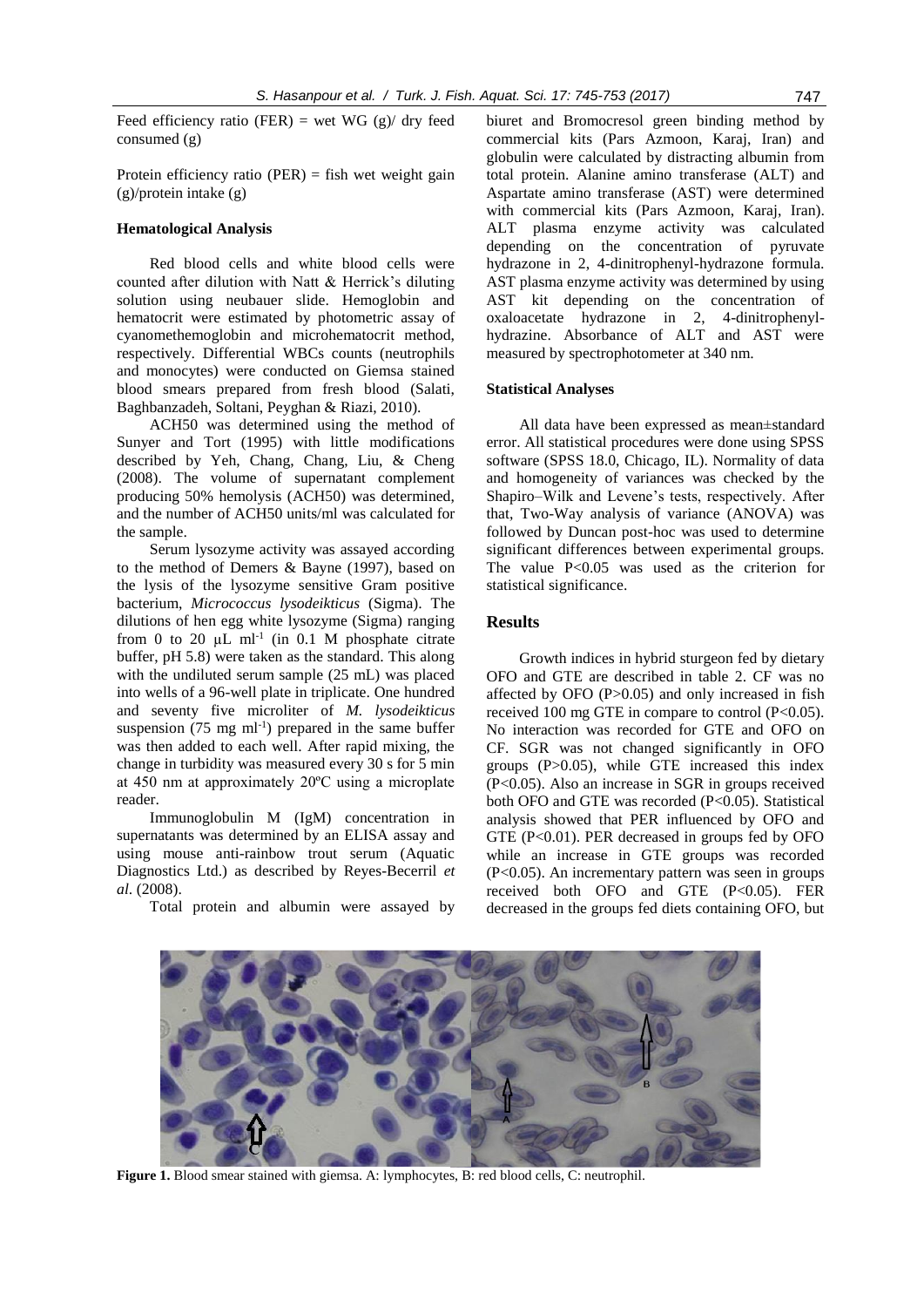increased in GTE groups (P<0.05). GTE counteracted with OFO effects and improved FER  $(P<0.05)$ .

Effects of OFO and GTE on hematological parameters in sturgeon hybrid is shown in table 3. Dietary OFO and GTE increased RBCs significantly in compare to control  $(P<0.05)$ . No interaction was recorded between OFO and GTE on RBCs (P>0.05). Hematocrit (Hct) in the groups fed with OFO, showed no significant changes compared to the control group (P>0.05), while in the groups fed by GTE a significant increase was observed (P<0.05), as the highest value of Hct was recorded in fish received 50 mg GTE. Hct was not affected by inclusion of both OFO and GTE in diet. Hemoglobin (Hb) did not show significant difference in experimental groups. Blood indices including MCV, MCH and MCHC did not change significantly in all experimental groups (P>0.05). WBCs in the fish fed only OFO and GTE showed a significant increase in compare to control (P<0.05). Positive interaction of GTE and OFO on WBCs count was recorded in groups received both of them (P<0.05). Differential count of WBC was affected by GTE and OFO content of diet (P<0.05). Dietary GTE caused an increase in neutrophil percentage but OFO resulted in decrease in proportion of neutrophils (P<0.05). A significant increase in lymphocyte percent was shown in OFO and GTE groups (P<0.05), but in groups received both OFO and GTE a significant difference was not recorded  $(P>0.05)$ .

Changes in immune parameters in fish fed by experimental diets are presented in Table 4. GTE and OFO both increased serum IgM content (P>0.05). This increase was dose dependent in fish received OFO as in OFO100 group, IgM was lower in compare to OFO50 (34 $\pm$ 1.52 in compare to 43 $\pm$ 0.57 mg/dl). In GTE group an opposite relation was seen as IgM was higher in GT50 in compare to GT100 (45.66±1.45 in

compare to  $42\pm1.15$  mg/dl). Significant interaction of GTE and OFO on serum IgM was recorded (P<0.05). OFO and GTE both increased ACH50 significantly in compare to control (P<0.05), also incrementory pattern was recorded in groups received both GTE and OFO (P<0.05). Similar pattern was recorded for lysozyme activity, as increase in lysozyme activity was recorded in fish fed by OFO and GTE in compare to control (P>0.05). Interaction between OFO and GTE on serum lysozyme activity was recorded  $(P<0.05)$ .

The results of biochemical parameters illustrated in table 5. Serum total protein was not affected by OFO or GT, as no significant change was recorded in experimental groups in compare to control (P>0.05). Like total protein, blood albumin and globulin values were not affected by dietary OFO and GTE (P>0.05). Experimental diets had no effect on serum ALT and AST activity (P>0.05). Statistical analysis did show interaction between OFO and GTE only for AST  $(P<0.05)$ .

# **Discussion**

In this study, was observed that the dietary OFO had no effect on CF, SGR, FER and PER of hybrid sturgeon (P>0.05) but groups fed by diet containing GTE, showed significant increase and fed by diet containing GTE and OFO improvement growth performance in compare to groups which fed received only OFO. This effect of OFO on growth performance is disagreement with the findings in sea bream, *Sparus aurata* (Tocher *et al*. 2003), Atlantic cod, (Zhong *et al*., 2008) and black sea bream, *Spondyliosoma cantharus* (Peng *et al*., 2009) fed different levels of oxidized oils for 8 weeks or more. Tocher *et al*. (2003) reported that OFO slightly stimulated growth of sea bream for 8 weeks.

| fish oil (OFO) and green tea (GT) for 6 weeks. |                   |                                 |                         |                               |                               |                                 |  |  |
|------------------------------------------------|-------------------|---------------------------------|-------------------------|-------------------------------|-------------------------------|---------------------------------|--|--|
|                                                | $W_0(g)$          | $W_1(g)$                        | CF                      | SGR                           | <b>FER</b>                    | PER                             |  |  |
| Control                                        | $211.7 \pm 0.52$  | $366.15 \pm 1.15^{ab}$          | $0.44 \pm 0.01^b$       | $1.30 \pm 0.06^b$             | $0.88 \pm 0.03$ <sup>cd</sup> | $1.99 \pm 0.05^{\overline{cd}}$ |  |  |
| OFO <sub>1</sub>                               | $213.4 \pm 0.43$  | $369 \pm 0.86$ <sup>ab</sup>    | $0.45 \pm 0.02^b$       | $1.30 \pm 0.07^{\rm b}$       | $0.88 \pm 0.04$ <sup>cd</sup> | $1.98 \pm 0.03$ <sup>cd</sup>   |  |  |
| OFO <sub>2</sub>                               | $210.3 \pm 0.20$  | $364\pm0.75^{\rm b}$            | $0.46 \pm 0.0^b$        | $1.30\pm0.08b$                | $0.87 \pm 0.05$ <sup>d</sup>  | $1.97 \pm 0.02$ <sup>d</sup>    |  |  |
| GT <sub>1</sub>                                | $211.26 \pm 1.1$  | $367.7 \pm 2.86$ <sup>ab</sup>  | $0.53 \pm 0.02^a$       | $1.31 \pm 0.06^a$             | $0.97 \pm 0.03$ <sup>a</sup>  | $2.10\pm0.02^b$                 |  |  |
| GT <sub>2</sub>                                | $212.3 \pm 0.69$  | $369.9 \pm 1.73$ <sup>a</sup>   | $0.45 \pm 0.01^{\rm b}$ | $1.31 \pm 0.07$ <sup>ab</sup> | $0.90 \pm 0.002^b$            | $2\pm 0.01$ <sup>cd</sup>       |  |  |
| $GT_1$ OFO <sub>2</sub>                        | $211.16\pm0.5$    | $366.13 \pm 1.46^{ab}$          | $0.44 \pm 0.01^b$       | $1.30 \pm 0.08$ <sup>ab</sup> | $0.89 \pm 0.01$ <sup>c</sup>  | $2.02 \pm 0.06$ <sup>c</sup>    |  |  |
| $GT_1$ OFO <sub>2</sub>                        | $211.9\pm 0.61$   | $367.30 \pm 1.46$ <sup>ab</sup> | $0.45 \pm 0.01^{\rm b}$ | $1.32 \pm 0.07$ <sup>a</sup>  | $0.98 \pm 0.04$ <sup>a</sup>  | $2.16 \pm 0.02^a$               |  |  |
| GT <sub>2</sub> OFO <sub>1</sub>               | $211.43\pm0.6$    | $367.33 \pm 1.53^{ab}$          | $0.44 \pm 0.01^b$       | $1.31 \pm 0.05^{ab}$          | $0.97 \pm 0.04$ <sup>a</sup>  | $2.15 \pm 0.01$ <sup>ab</sup>   |  |  |
| GT <sub>2</sub> OFO <sub>2</sub>               | $211.93 \pm 0.58$ | $367.75 \pm 1.45^{ab}$          | $0.43 \pm 0.01^b$       | $1.31 \pm 0.06^{ab}$          | $0.97 \pm 0.03$ <sup>a</sup>  | $2.13 \pm 0.02$ <sup>ab</sup>   |  |  |
| Two way ANOVA                                  |                   |                                 |                         |                               |                               |                                 |  |  |
| <b>OFO</b>                                     |                   | n. s.                           | *                       | $\ast$                        | **                            | $***$                           |  |  |
| <b>GTE</b>                                     |                   | n. s.                           | n. s.                   | n. s.                         | **                            | **                              |  |  |
| <b>GT×OFO</b>                                  |                   | n. s.                           | n. s.                   | n. s.                         | **                            | n. s.                           |  |  |

**Table 2.** Growth performance and feed utilization in sturgeon hybrid (*Huso huso ♂* × *Acipenser ruthenus ♀*) fed oxidized fish oil (OFO) and green tea (GT) for 6 weeks.

Values are means $\pm$ S.E. (n = 3).

Asterisks indicate significant differences as \* P<0.05 and \*\* P<0.01. n. s. indicates nonsignificant differences.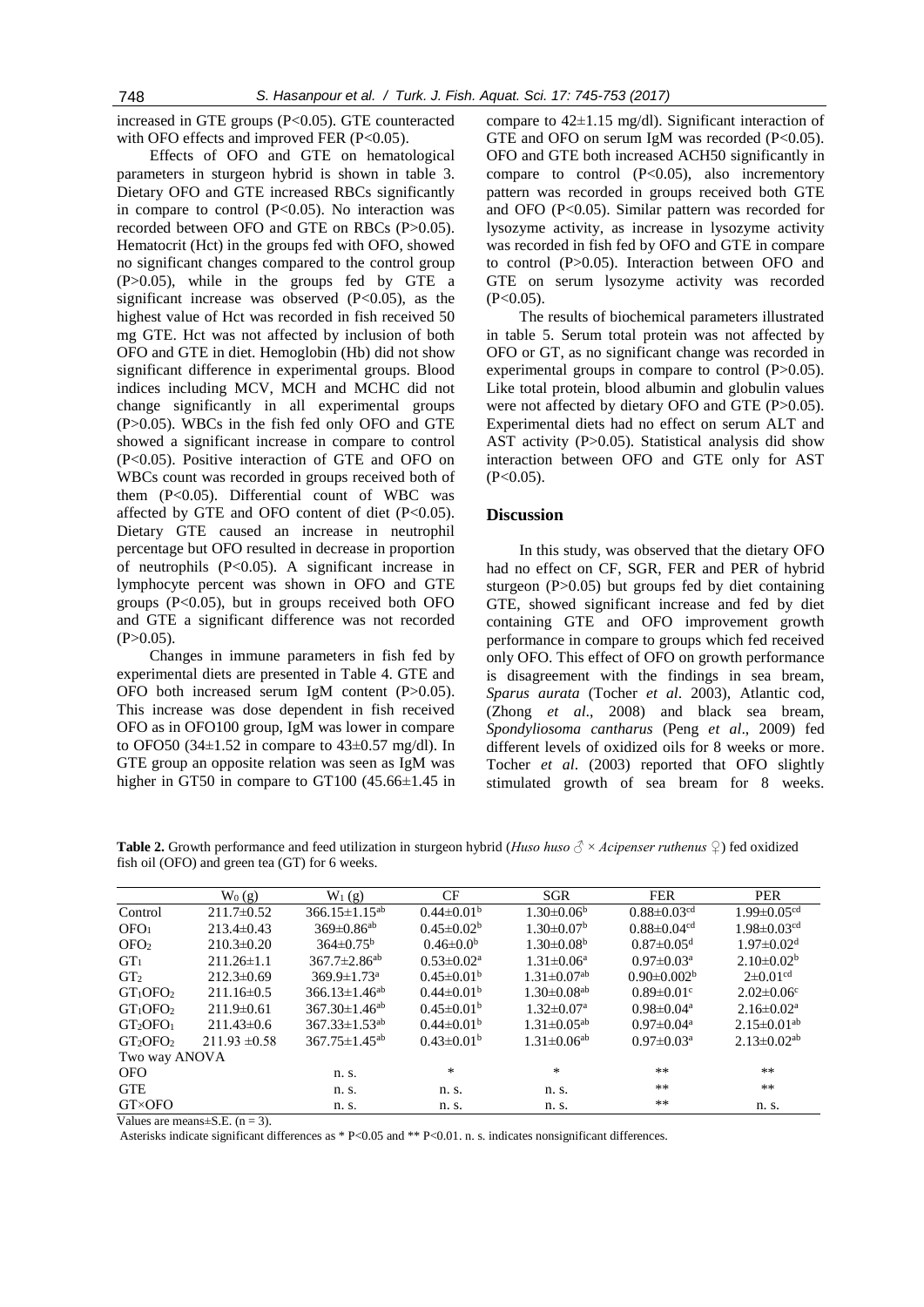| יום בין ומסמו ו/המוני בי                              |
|-------------------------------------------------------|
|                                                       |
|                                                       |
| <b>COLLACT ACTS Aduat Summer</b>                      |
|                                                       |
|                                                       |
|                                                       |
| ŗ                                                     |
| / / : / 45-/53 (2017 /<br>$\frac{1}{2}$<br> <br> <br> |
|                                                       |

|                                  | $RBC(*1000 in$<br>$mm3$ )         | $Ht(\%)$                        | Hb(g/dl)        | $WBC(mm^3)$                     | MCV(f <sub>i</sub> ) | MCH(pg)          | MCHC(mg/dl)      | $Monocyte(\% )$ | $lymphocyte(\% )$ | Neutrophil (%)   |
|----------------------------------|-----------------------------------|---------------------------------|-----------------|---------------------------------|----------------------|------------------|------------------|-----------------|-------------------|------------------|
| Control                          | $980 \pm 5.37$ <sup>e</sup>       | $31.16\pm0.47$ <sup>bcd</sup>   | $6.9 \pm 0.16$  | $6233.3 \pm 49.44$ <sup>e</sup> | $270.67\pm4.66$      | $65.83 \pm 0.79$ | $24.16 \pm 0.30$ | $3.66 \pm 0.21$ | $69 \pm 0.36$     | $26.16 \pm 0.30$ |
| OFO <sub>1</sub>                 | $1196.25 \pm 19.83$ <sup>bc</sup> | $31 \pm 0.40$ <sup>cd</sup>     | $7.9 \pm 0.42$  | $6325 \pm 85.39$ <sup>e</sup>   | $269.5 \pm 1.04$     | $66\pm0.40$      | $25 \pm 0.40$    | $3.5 \pm 0.22$  | $69.16 \pm 0.9$   | $25.83 \pm 0.60$ |
| OFO <sub>2</sub>                 | $1153.83 \pm 10.15$ <sup>cd</sup> | $28.33 \pm 0.84$ <sup>e</sup>   | $7.73 \pm 0.33$ | $6500 \pm 203.3$ <sup>e</sup>   | $273.5 \pm 1.89$     | $65.83\pm0.47$   | $25.33 \pm 0.42$ | $2.82 \pm 0.16$ | $69.33 \pm 0.33$  | $27.33 \pm 0.42$ |
| GT <sub>1</sub>                  | $1141.67 \pm 35.36$ <sup>cd</sup> | $32.16 \pm 1.72$ <sup>abc</sup> | $7.03 \pm 0.41$ | $7416.7\pm98.03^b$              | $267.5 \pm 4.47$     | $65.5 \pm 0.34$  | $24.5 \pm 0.34$  | $3 \pm 0.40$    | $69.5 \pm 0.28$   | $27.25 \pm 1.1$  |
| GT <sub>2</sub>                  | $1280.5 \pm 21.61$ <sup>a</sup>   | $33.5 \pm 1.22^{\text{a}}$      | $7.51 \pm 0.34$ | $8050 \pm 56.27$ <sup>a</sup>   | $274.5 \pm 5.85$     | $66\pm0.93$      | $24\pm0.44$      | $3.28 \pm 0.28$ | $69.71 \pm 0.28$  | $26 \pm 0.61$    |
| GT <sub>1</sub> OFO <sub>1</sub> | $1253.33 \pm 12.71$ <sup>ab</sup> | $32.83 \pm 0.47$ <sup>ab</sup>  | $7.93 \pm 0.36$ | $6850 \pm 145.48$ <sup>d</sup>  | $267.83\pm4.36$      | $65 \pm 0.81$    | $24.16 \pm 0.30$ | $3.2 \pm 0.2$   | $70.8 \pm 0.2$    | $25.6 \pm 0.24$  |
| $GT_1$ OFO <sub>2</sub>          | $1109.33 \pm 33.13$ <sup>d</sup>  | $30 \pm 0.68$ <sup>de</sup>     | $7.33 \pm 0.36$ | $7000 \pm 57.73$ °              | $276.67 \pm 2.56$    | $66.66 \pm 0.49$ | $24\pm0.25$      | $3.83 \pm 0.40$ | $69.66 \pm 0.42$  | $26 \pm 0.68$    |
| GT <sub>2</sub> OPO <sub>1</sub> | $1138.67 \pm 5.11$ <sup>cd</sup>  | $29.83 \pm 0.60$ <sup>de</sup>  | $7.08 \pm 0.16$ | $7033.3 \pm 61.46$ <sup>c</sup> | $271.17\pm5.22$      | $65.5 \pm 0.84$  | $24\pm0.36$      | $3\pm 0.36$     | $70\pm0.25$       | $26 \pm 0.57$    |
| GT <sub>2</sub> OFO <sub>2</sub> | $1088.33 \pm 18.19$ <sup>d</sup>  | $29.66 \pm 0.21$ <sup>de</sup>  | $7.03 \pm 0.28$ | $8000 \pm 51.63$ <sup>a</sup>   | $274\pm5.18$         | $66.5 \pm 0.61$  | $24.16 \pm 0.40$ | $3.33\pm0.33$   | $68.33 \pm 0.42$  | $27.33 \pm 0.49$ |
| Two way ANOVA                    |                                   |                                 |                 |                                 |                      |                  |                  |                 |                   |                  |
| OFO.                             | n. s.                             | n. s.                           | n. s.           | n. s.                           | **                   | n. s.            | n. s.            | n. s.           | $\ast$            | n. s.            |
| <b>GTE</b>                       | n. s.                             | **                              | n. s.           | $\ast$                          | n. s.                | n. s.            | $\ast$           | n. s.           | n. s.             | n. s.            |
| <b>GT×OFO</b>                    | n. s.                             | n. s.                           | n. s.           | ∗                               | **                   | n. s.            | $***$            | n. s.           | n. s.             | n. s.            |

**Table 3.**Serum blood chemical parameters in sturgeon hybrid (*Huso huso ♂ × Acipenser ruthenus ♀*) fed oxidized fish oil (OFO) and green tea (GTE) for 6 weeks

Values are means±S.E. (n = 3). Asterisks indicate significant differences as \* P<0.05 and \*\* P<0.01. n. s. indicates nonsignificant differences.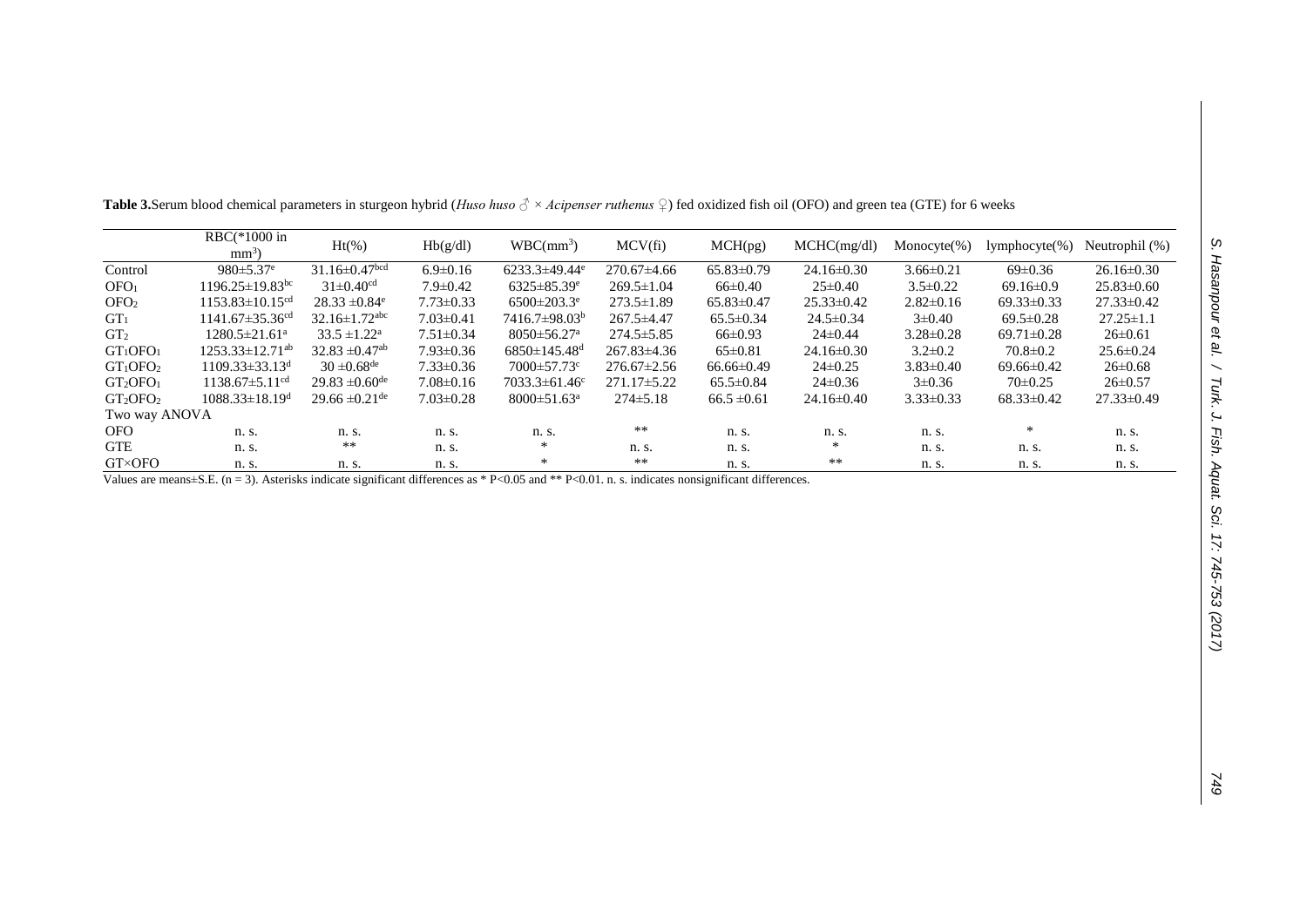*Thinnes* and the body interferies in fishing the interferit of the sturge of × *Acipenser ruthenus* ♀ ) fed oxidized fish oil (OFO) and gidenotasto we have to compare to control (Cho

| <i>et al.</i> , 2006). Clinical signs of fatty liver was not seen                                                                   |                             |                      |
|-------------------------------------------------------------------------------------------------------------------------------------|-----------------------------|----------------------|
| in experimental groups where $\mathbb{R}$ (anguaration increase                                                                     | ACH50 (U%)                  | Lysozyme Activity (u |
| in $\Omega$ in $\Omega$ is the eight was recorded $\Omega$ $\Omega$ and $\Omega$ and $\Omega$ in $\Omega$ in $\Omega$ is the study. | $120 \pm 1.15$ <sup>c</sup> | $27.33 \pm 2.18$     |
| $40.0 \pm 2h$<br>$\cap$                                                                                                             | $1.40 \times 7.0$ Ocah      | 40.7711.479          |

There is a growing interest in the study of hematólogical parameters  $\delta f$   $\bar{f}$ sh,  $\lambda$ s an important tool  $\text{in}$  discussing the physiological conditions for  $\frac{137.33\pm1.76}{136\pm2.64}$   $\frac{43.66\pm2.33}{43.66\pm2.33}$  $aq\bar{q}q\bar{q}q$  there purposes  $(Kaq\bar{q}q\bar{q}q)Kg$ chinian & Salati,  $141.67\pm0.88^{\circ}$  42.66 $\pm1.85^{\circ}$  $20\frac{1}{2}$  PoFo<sub>2</sub>BCs and HG<sub>5</sub><sup>1</sup> values increased in  $134.67 \pm 1.45$ <sup>b</sup> 42.33 $\pm$ 0.88<sup>a</sup> experimental groups by 10 BFO. 02 There had been a  $135 \pm 2.88$ <sup>ab</sup>  $39 \pm 1.73$ <sup>ab</sup> controversy in effects of OFO72th RBCs in various  $136 \pm 1.52^{ab}$  39.33 $\pm 4.25^{ab}$ studies. Zhong VAal. (2008) in Atlantic cod, Gadus *morhua*, Lewis-McCrea & L<sup>all</sup> (2007) in Atlantic \*\* \* \* \* n. s. halibut, *Hippoglossus hippoglossus* and Hung *et al*.  $\left(1\right)\times\left(1\right)$  in rainbow trout, found that OFO had no effect  $\text{OFG}^{\text{HCl}}$  and  $\text{GFT}^{\text{GUT}}$  and  $\text{GFT}^{\text{GUT}}$  and  $\text{GFT}^{\text{GUT}}$  and  $\text{GFT}^{\text{GUT}}$  and  $\text{GFT}^{\text{GUT}}$  and  $\text{GFT}^{\text{GUT}}$  and  $\text{GFT}^{\text{GUT}}$  and  $\text{GFT}^{\text{GUT}}$  and  $\text{GFT}^{\text{GUT}}$  and  $\text{GFT}^{\text{GUT}}$  and  $\widetilde{\text{GUE}}$   $\uparrow$   $\uparrow$   $\uparrow$   $\uparrow$   $\uparrow$   $\uparrow$   $\uparrow$   $\uparrow$   $\uparrow$   $\uparrow$   $\uparrow$   $\uparrow$   $\uparrow$   $\uparrow$   $\uparrow$   $\uparrow$   $\uparrow$   $\uparrow$   $\uparrow$   $\uparrow$   $\uparrow$   $\uparrow$   $\uparrow$   $\uparrow$   $\uparrow$   $\uparrow$   $\uparrow$   $\uparrow$   $\uparrow$   $\uparrow$   $\uparrow$   $\uparrow$   $\uparrow$   $\uparrow$   $\uparrow$  $G_{\rm G}^{\rm tree}$   $G_{\rm G}^{\rm tree}$   $G_{\rm G}^{\rm tree}$   $G_{\rm G}^{\rm tree}$   $G_{\rm G}^{\rm tree}$   $G_{\rm G}^{\rm tree}$   $G_{\rm G}^{\rm tree}$   $G_{\rm G}^{\rm tree}$   $G_{\rm G}^{\rm tree}$   $G_{\rm G}^{\rm tree}$   $G_{\rm G}^{\rm tree}$   $G_{\rm G}^{\rm tree}$   $G_{\rm G}^{\rm tree}$   $G_{\rm G}^{\rm tree}$   $G_{\rm G}^{\rm tree}$   $G_{\rm G}^{\rm tree$  $Values'$  are means $\pm$ S.E.  $(n = 3)$ .

vances are meansled. (in  $\frac{1}{2}$  if  $\frac{1}{2}$  if  $\frac{1}{2}$  and  $\frac{1}{2}$  and  $\frac{1}{2}$  and  $\frac{1}{2}$  and  $\frac{1}{2}$  and  $\frac{1}{2}$  and  $\frac{1}{2}$  and  $\frac{1}{2}$  and  $\frac{1}{2}$  and  $\frac{1}{2}$  and  $\frac{1}{2}$  and  $\frac{1}{2}$  and  $\frac$ Decreased HCT in fish undergoing oxidative stress had been reported in sea bass (*Dicentrarchus labrax*)

and rainbow trout fingerlings (Messager, Stéphan,

**Tabla 5.** Biorhaminal parameters, in sympeon hybrid (Huso duso ♂ × Acipenser ruthenus ♀) fed oxidized fish oil (OFO) and effect of the of prockay be resulted to impairment

of prooxidant-antioxidant balance in RBCs and  $\frac{10\alpha}{1000}$  therefore decreases  $\frac{10\alpha}{100}$  ability of blood  $\frac{0.001}{0.000}$   $\frac{0.0001}{0.000}$ transportation capacity. Increase in number of  $RBC_6$ in this study could be a compensatory response to  $4.33\pm0.33$   $340.33\pm43.7^{\circ}$ impairment of oxygen  $79$ chivery capacity of  $1 \cancel{B_2 \cancel{C_3} 12^{ab}}$  3.66±0.88 247.33 ±14.19<sup>bc</sup> Also, the controversy in reports could be related to the  $3\pm 0.57$  and  $3\pm 0.57$  and  $224 \pm 12.74$ different different species to  $dx$ 5d $dx$ 68<sup>ab</sup> 3.33±0.33 33.50.67 ±10.26<sup>bc</sup> oil content of diet, so  $2.5\frac{3}{20}$   $\frac{3}{20}$  ab  $\frac{4\pm0.01}{265.33\pm7.51}$  bc changes in RBC related  $\frac{3}{2}$ tah ab 1.46±0.33 3.66±0.33 292.33±20.88<sup>ab</sup> value Of OFO in some species in compare to other species. GTE in diets increased the HCT, RBC and Hb that was dose-dependent. Similar results were  $\overrightarrow{O}$ obtained by Abdel-Tawns ab *et al.* (2010) in  $\overrightarrow{n}$  wile  $\overrightarrow{n}$  is  $\overrightarrow{n}$  s.  $\overline{\text{Wapia}}$ archengeles emus = 3).loticus, which found that  $\text{Tota}_L \text{Priceing}(\text{g/d})$   $\longrightarrow$   $\text{A} \text{Down}(\text{g/d})$   $\longrightarrow$   $\text{ALT}(u/l)$   $\longrightarrow$   $\text{AST}(u/l)$  $\frac{252.33 \pm 18.19^{b}}{252.33 \pm 18.19^{b}}$  or  $\frac{252.33 \pm 18.19^{b}}{252.33 \pm 18.19^{b}}$  $\frac{270}{270}$  =9.01bc 1.43±0.08 ab Ofonda 1.43±0.08 ab  $\frac{4+0.57}{270}$  =  $270 \pm 9.01$  bc  $\frac{1}{26}$  $\frac{1}{26}$  $\frac{1}{26}$   $\frac{1}{26}$   $\frac{1}{26}$   $\frac{1}{26}$   $\frac{1}{26}$   $\frac{1}{26}$   $\frac{1}{26}$   $\frac{1}{26}$   $\frac{1}{26}$   $\frac{1}{26}$   $\frac{1}{26}$   $\frac{1}{26}$   $\frac{1}{26}$   $\frac{1}{26}$   $\frac{1}{26}$   $\frac{1}{26}$   $\frac{1}{26}$   $\frac{1}{26}$   $\frac$ Two way ANOVA  $\overline{OPQ}$  n. s.  $\overline{PQ}$  n. s.  $\overline{PQ}$  n. s.  $\overline{PQ}$  n. s.  $\overline{PQ}$  n. s. GTE n. s. n. s. n. s. n. s.

RBGsks HGGte signdfiddb difficreaseds \*Spoificantly Pwith n. s. indicates nonsignificant difference

Howevernere ateen species including Atlantic salmon (Salmo<sub>unite</sub> and in Karhio, sackman, y & zymu, add vity, African catfish, *Clarias gariepinus* (Baker & Davies, functions as a primary defense factor in the preference tb927)), thurbete find dahibut (Tocher re*al* aft)ORd reduced growth performance caused by dietary OFO after 8 invader (Ren *et al*., 2007). In this study, serum weekynlad adeen y reported and if for energy in and fest sunf  $\dot{\Theta}$ EO emicaro wth ameler be included to the amount inf and and a in the diet, ART level we dind symmetry increase nds fuse dein when diet cos and to xidant specula gré  $\epsilon$ urlfindihg), stish speriast fish sizre (Tochern*at* ngk, Belidaseuration rand tolerange to oxidized oils in the plist (ban *et dor* ded i<sub>v hen</sub>d fat oxidation temperature tGderpheFstangboach,0Queneerexampleudwhen the RGW of oxidized oils in the diet of red sea bream (*Pagrus* 1993). Similar results had been recorded in Japanese sea/bass, *Yase bilgbrax japoni*k2a8 fee byk©FCO amth palms decreased (Gao *etod*). 2014 ab tetothes study when that three not circly of spacies ted with the same food distri avsth leavels of e oxidized on ibi seartain ean zymes most involved to phe esdictike in municipal (Kanedarbet (*Scophthalmus maximus*), and halibut (*Hippoglossus*  increasing dietary green tea levels compared to control fish. Increase in lymphocytes was seen in fish received OFO and GTE. This could be related to immunostimulatory effects of these compounds which

| $u_1, u_2, u_3, u_4, u_5, u_6, u_7, u_8, u_9, u_1, u_2, u_3, u_1, u_2, u_3, u_4, u_5, u_6, u_7, u_8, u_9, u_1, u_2, u_3, u_4, u_7, u_8, u_9, u_1, u_2, u_3, u_4, u_7, u_8, u_9, u_1, u_2, u_3, u_4, u_5, u_7, u_8, u_9, u_1, u_2, u_3, u_4, u_5, u_7, u_8, u_9, u_1, u_2, u_3, u_4,$ |                                 |                               |
|--------------------------------------------------------------------------------------------------------------------------------------------------------------------------------------------------------------------------------------------------------------------------------------|---------------------------------|-------------------------------|
| experimental groups where endissection increase                                                                                                                                                                                                                                      | $ACH50$ (U%)                    | Lysozyme Activity (u/ml/min)  |
| $\frac{1}{4}$ Theorem was recorded $\frac{27+2}{40}$ study.                                                                                                                                                                                                                          | $120 \pm 1.15$ <sup>c</sup>     | $27.33 \pm 2.18$ °            |
| $\overline{OPG}$ here is a growing $3\pm\sqrt{3}$ $\frac{105}{2}$ here is a growing $3\pm\sqrt{2}$ here is a growing $\frac{13}{2}$                                                                                                                                                  | $140.67 \pm 2.96$ <sup>ab</sup> | $42.67 \pm 1.45^{\text{a}}$   |
|                                                                                                                                                                                                                                                                                      | $134 \pm 2.08$ <sup>ab</sup>    | $34.33 \pm 2.02^b$            |
| $\alpha$ order to a growing $\frac{31.18286}{150}$ as an important tool                                                                                                                                                                                                              | $137.33 \pm 1.76$ <sup>ab</sup> | $38\pm2.08^{ab}$              |
| $G \rightarrow G \rightarrow G$ assessing the physiplogrical conditions for                                                                                                                                                                                                          | $136 \pm 2.64^b$                | $43.66 \pm 2.33$ <sup>a</sup> |
| pacalture purposes (Karipai <sub>to</sub> ) Kochinian & Salati,                                                                                                                                                                                                                      | $141.67 \pm 0.88$ <sup>a</sup>  | $42.66 \pm 1.85$ <sup>a</sup> |
| $\frac{1}{2}$ OFGEBCs and HGF <sub>±1</sub> yapues increased in                                                                                                                                                                                                                      | $134.67 \pm 1.45^{\rm b}$       | $42.33 \pm 0.88$ <sup>a</sup> |
| <b>CONFIDENTIAL groups by 1950.02 There had been a</b>                                                                                                                                                                                                                               | $135 \pm 2.88$ <sup>ab</sup>    | $39 \pm 1.73$ <sup>ab</sup>   |
| Guilta Colection in effects of OGF4072th RBCs in various                                                                                                                                                                                                                             | $136 \pm 1.52$ <sup>ab</sup>    | $39.33\pm4.25^{ab}$           |
| Towesw@hongVeAal. (2008) in Atlantic cod, Gadus                                                                                                                                                                                                                                      |                                 |                               |
| OFfada, Lewis-McCrea & La <sup>*</sup> ill (2007) in Atlantic                                                                                                                                                                                                                        | **                              | n. s.                         |
| Street, <i>Hippoglossus hippoglossus</i> and Hung <i>et al.</i><br>He (Or Crainbow trout, found that OEO had no offect.                                                                                                                                                              | n. s.                           | n. s.                         |
|                                                                                                                                                                                                                                                                                      | n. s.                           | $*$                           |

*hippoglossus*), which express the different sensitivities in different species to oxidized oil content

of diet (Tocher *et al*., 2003). In this study GTE in experimental diets, improved growth performance. This phenomena had been showed in some previous studies. Increase in protein retention and improvement of absorption and digestion are possible mechanisms of effects of GTE on growth parameters (Abdel-Tawwab *et al*., 2010; Hwang *et al*., 2012).

Body composition of hybrid sturgeon was not affected by dietary OFO and GTE. Similar results has been reported previously in other species. Hung, Cho, & Slinger (1981) reported that dietary OFO did not affect carcass composition of Rainbow trout, *Oncorhynchus mykiss*. Decrease in whole-body crude protein content in black sea bream fed by OFO had been reported, while Vit. E abrogated this phenomena (Peng *et al*., 2009). Dietary GTE could lower lipid content of liver in flounder, *Paralichthys olivaceus*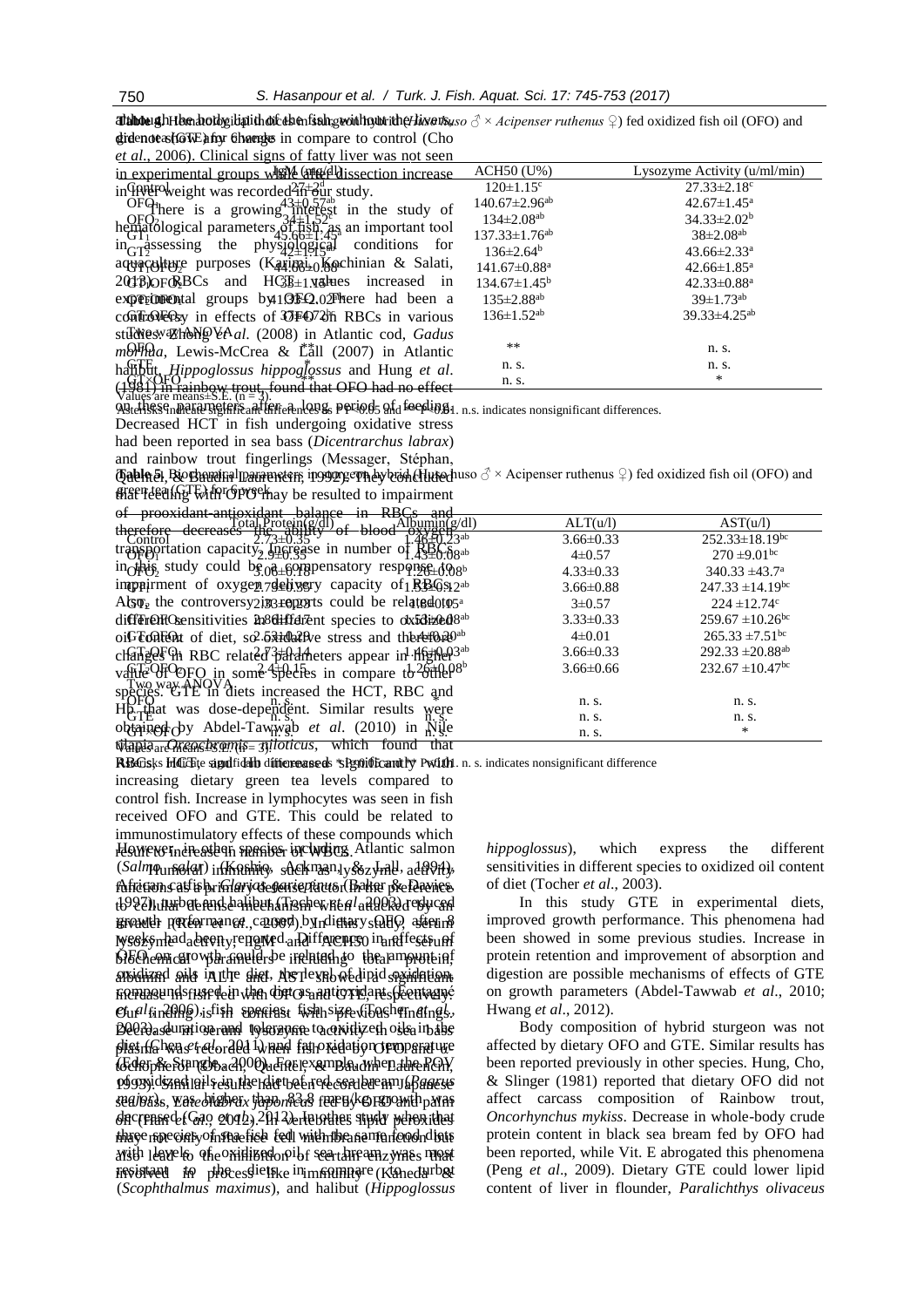Miyazawa, 1987). Kanazawa, Danno, & Natake (1975) showed that linoleic acid oxidation products may inhibit lysozyme, *in vitro*, through selective destruction of certain amino-acids, including methionine.

There are limited reports that diet containing GTE resulted to enhancement of immune function in rainbow trout (Sheikhzadeh *et al*., 2011) and tilapia (Abdel-Tawwab *et al*., 2010). Thawonsuwan *et al*. (2009) found that Epigallocatechin-3-gallate derivated from green tea could enhance immune function in rainbow trout. They reported that EGCG could possibly be more effective in enhancing serum lysozyme activity and the alternative complement activity.

In Fish fed OFO decrease in ACH50 was recorded. Macrophages are the site of production of some of the complement proteins suggests that an alteration of macrophage function caused by peroxidation of the membrane phospholipid fatty acids may alter the synthesis of some of these proteins (Obach *et al*., 1993). IgM level is determined for evaluation of the humoral immune responses, low levels of IgM related to immunodeficiency (Buckley, 1986), while higher IgM values is associated with inflammatory and pathological conditions (Redman, 1979). There is no information about effects of OFO on fish IgM, but Liu *et al*. (2014) found synthesis of antibodies in pigs fed OFO helped to improve defense system for eliminating the endotoxin. Increase in IgM was in parallel with changes in lymphocyte percentage, as the primary source of IgM secretion in our study.

The mechanism of immunostimulation of GTE is still not clear but it may related to one or more of components, especially catechins, flavonols, flavanones, phenolic acids, glycosides, and the aglycones of plant pigments (Farhoosh *et al*., 2007). These components have powerful natural antioxidants (Farhoosh *et al*., 2007). The usefulness of antioxidants in protecting cellular components against oxidative stress is well established (Mohan *et al*., 2007).

Our findings showed that dietary OFO caused no effects on growth performance, but dietary GTE improved growth performance. OFO and GTE increased WBCs significantly and also the same pattern was recorded for IgM and ACH50. These findings showed that GTE could be used as immunostimulants in sturgeon hybrid and also protected sturgeon hybrid from deleterious effects of OFO.

# **Acknowledgements**

The authors wish to thank Sobhan Ranaye Akhavan and Alireza Abbasalizadeh for their assistance in the study. The authors gratefully acknowledge of the Shahid Dr. Beheshti Sturgeon Fish Propagating and Rearing Complex for supplying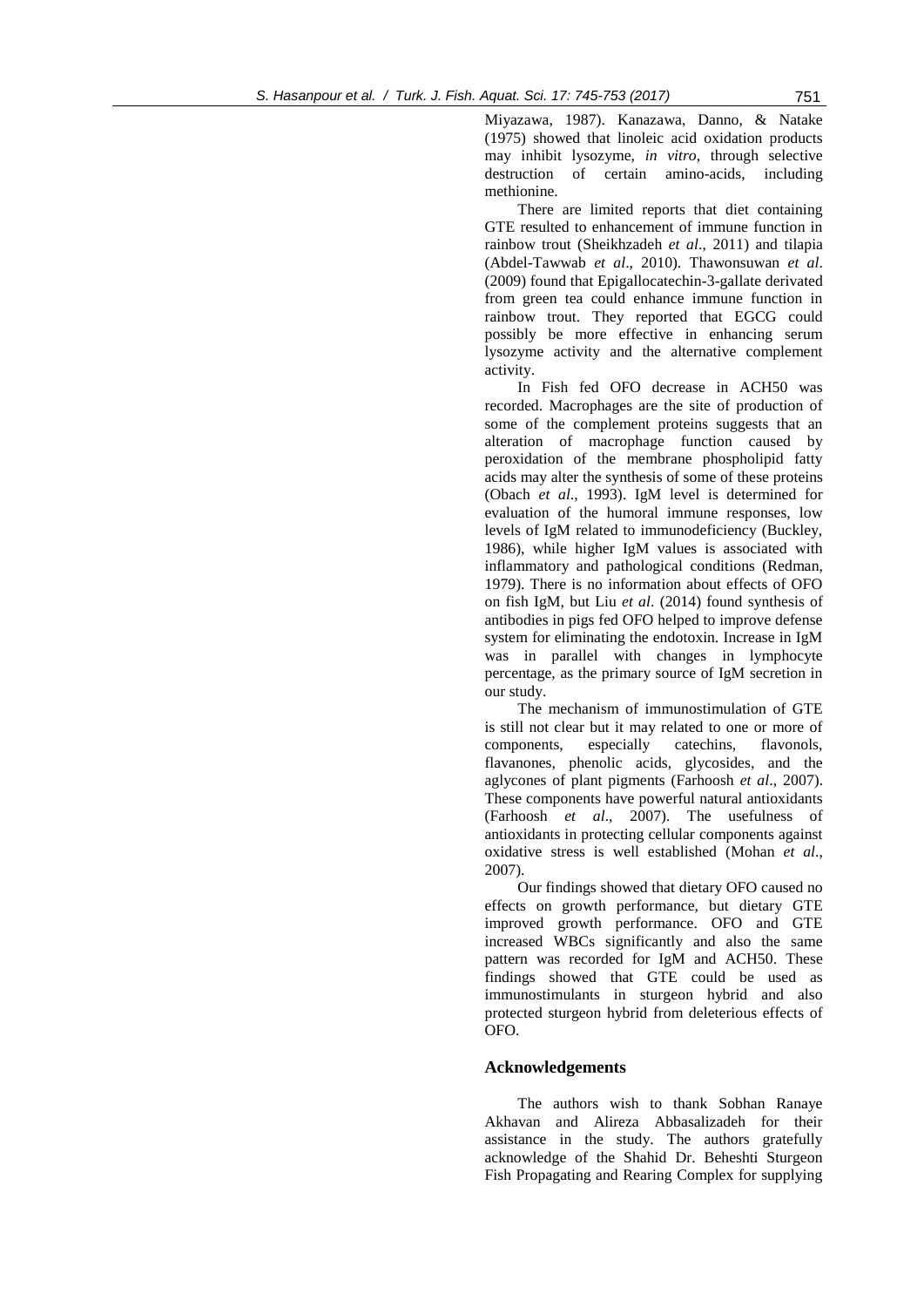the *fish*, Thirdekwork og than dato en Ms Rapport ten but y Khe Khor**Monfaratia**n,University abatiMarine ZerencE and Technologyzadeh, S. (2013). Green tea (*Camellia sinensis*)

**References** and biochemical parameters in rainbow trout<br> **References** administration induces expression of immune relevant (*Oncorhynchus mykiss*). *[Fish and Shellfish](http://www.ncbi.nlm.nih.gov/pubmed/24096104)* 

Abdel-Tawwab, M., Ahmad, M.H., Seden, M.E.A., & Sakr, *[Immunology](http://www.ncbi.nlm.nih.gov/pubmed/24096104)* 35, 1916-1923. http://dx.doi.org/10. 1016/j.fsi.2013.09.030

- S.F.M. (2010). Use of green tea, *Camellia sinensis* L., in practical diet for growth and protection of Nile tilapia, (*Oreochromis niloticus*), against *Aeromonas hydrophila* infection. *Journal World Aquaculture Society*, 41, 203-213. Obach, A., Quentel, C., & Baudin Laurencin, F. (1993). Effects of alpha-tocopherol and dietary oxidized fish oil on the immune response of sea bass *Dicentrarchus labrax*. *Diseases of Aquatic Organisms*, *15*, 175-185. http://dx.doi.6rg/10.3354/dao015175
- $\frac{1}{2}$ http://dx.doi.org/10.1411/j. 1749-7345.2010.00360.x Alves Martins,  $D_{20}$  Afonso  $f_{\rm tot}$ ,  $D_{\rm B}$ ,  $H_{\rm OSQY3}$ ,  $S_{\rm tot}$  Hosova,  $S_{\rm tot}$  Howis-McCrea, L.M., Valente, L.M.P., & Lall, S.P. (2007). Effects of moderately oxidized dietary lipid and the role of vitamin E on the stress response in Atlantic halibut (*Hippoglossus hippoglossus* L.). *Aquaculture*, 272, 573-580. oxidized fish oil. *Aquaculture Nutrition*, *15*(3), 329- Peng, S., Chen, L., Qh., J., Hol, J., Yd, N., Long, Z., LI, E., se Weiterlinst. V<sub>2009</sub>911seffects Def dietary vitamin E supplementation valence to Wh<sup>P</sup>., performance, <sup>(2</sup>H)<sup>d</sup>d peroxidation and tissue fatty acid composition of black sea bream (*Acanthopagrus schlegeli*) fed 337.

[http://dx.doi.org/10.1016/j.aquaculture.](http://dx.doi.org/10.1016/j.aquaculture.2007.08.044) 2007.08.044 HHB://dx.d61.ofg/10.111119;1 r889-9691.<br>Baker, R.T.M.p & Daviso\S.J. 61.297.). Muscle and hepatic

- fatty acid profiles and alpha-tocopherol status in African cat fish (*Clarias gariepinus*) given diets immunocompetence of the neonate. *Journal of Animal*  varying in oxidative state and vitamin E inclusion level. *Animal Science*, 64, 187-195. Redman, D.R. (1979). Parenatal unique departe *Science*, 49, 258-267. http://dx.doi.org/10.2527/ jas1979.491258x
- http://dx.doi.org/10.1017/S1357729800015708 Ren, Teyel, A*nimai Science, S*<sup>4</sup>M<sup>8</sup>Yokoyama, <u>S.,</u> Micheal, F., Uyan, O., & Tung, H. (2007). Influence of dietary
- Buckley, R.H. (1986). Humoral immunodeficiency. *[Clinical](http://www.sciencedirect.com/science/journal/00901229)*  vitamin C and bovine lactoferrin on blood chemistry *[Immunology and Immunopathology](http://www.sciencedirect.com/science/journal/00901229)*, 40, 13–24. http://dx.doi.org[/10.1016/0090-1229\(86\)90065-6](http://dx.doi.org/10.1016/0090-1229(86)90065-6)  $Chen_{\mathbf{h},\mathbf{f},\mathbf{n}}$ ,  $\mathbb{Z}[\mathbf{w},\mathbf{X}]$ , Han,  $\mathbf{p}_{1}$ ,  $\mathbf{y}_{2}$ ,  $\mathbf{y}_{3}$ ,  $\mathbf{y}_{3}$ ,  $\mathbf{y}_{4}$ ,  $\mathbf{f}_{5}$ ,  $\mathbf{y}_{5}$ ,  $\mathbf{y}_{6}$ ,  $\mathbf{y}_{7}$ ,  $\mathbf{y}_{8}$ ,  $\mathbf{y}_{9}$ ,  $\mathbf{y}_{9}$ ,  $\mathbf{y}_{9}$ ,  $\mathbf{y}_{9}$ ,  $\$ and non-specific immunities responses of Japanese  $\bar{e}$ eel, Anguilla japonica. *Aquaculture*, *267*(1-4), 31-37.
- $(2011)$ . Effect of dietary  $n_2$  HUFA:  $op_{\ell}$  growth performance and tissue fatty acid composition of gibel carp *Carassius auratus gibelio*. *Aquaculture Nutrition*, *17*(2), 476-485. http://dx.doi.org/10.11.11/j.,1365-2095.2010.00784.x http://dx.doi.org/10.1016/j.aquaculture.2007.03.033 Reyes-Becerril, M., Tovar-Ramírez, D., Ascencio-Valle, F., Civera-Cerecedo, R., Gracia-López, V., & Barbosa-Solomieu, V. (2008). Effects of each ary Hive yeast *Debaryomyces hansenii* on the immune and antioxidant system i in Julyemile Digopard Ul/84 Ser
- $\text{Cho}, \sum_{\mathbf{b}} \text{Lge, } \sum_{\mathbf{c}} \text{Park}, \sum_{\mathbf{a}} \text{Lge, } \sum_{\mathbf{c}} \text{Lge, } \sum_{\mathbf{c}} \text{Lge, } \sum_{\mathbf{a}} \text{C} \text{Ohe}^{\mathbf{c}}$ (2006). Effect of dietary inclusion of various sources of green tea on growth, body composition and blood chemistry of the juvenile olive flounder, *Paralichthys*  Mycteroperca rosacea exposed to stress. *Aquaculture*, *280*, 39-44. http://dx.doi.org/10.1016/j.aquaculture. 2008.03.056 Salati, A.P., Baghbanzadeh, A., Soltani, M., Peyghan, R. &
- *olivaceus*. *Fish Physiology and Biochemistry*, *33*(1), 49-57. http://dx.doi.org/10.1007/s10695-006-9116-3 Riazi, G. (2010). The response of plasma glucose, lactate, protein and hematologic parameters to
- $\rm{Dom}_{\rm{Z}}$ , X.L., Lei, W., Zhu, X.M., Han,  $D_{\rm{z}}$ , Yang,  $\chi_{\rm{z}}$ , X. Xie, S.Q. (2011). Effects of dietary oxidized fish oil on growth performance and skin color of Chinese longsnout catfish (*Leiocassis longirostris*). *Aquaculture Nutrition* 17, 861-868. osmotic challenge in common carp (*Cyprinus carpio*).

http://dx.doi.org/10.1111/j.1365-2095.2011.00854.x

- Ebrahimi, V., Salati, A., Azarm, H., & Hasanpour, S. (2015). Effects of dietary green tea (*Camellia sinensis*  L) on acute stress responses in sturgeon hybrid (*Huso huso* ♂ ×*Acipenser ruthenus* ♀). *Aquaculture Research*, n/a-n/a. http://dx.doi.org/10.1111/are.12908
- Eder, K., & Stangle, G.I. (2000). Plasma thyroxine and cholesterol concentrations of miniature pigs are influenced by thermally oxidized dietary lipids. *Journal of Nutrition,* 130, 116-121.
- Farhoosh, R., Golmovahhed G.A., & Khodaparast, M.H.H. (2007). Antioxidant activity of various extracts of old tea leaves and black tea wastes (*Camellia sinensis* L.). *Food Chemistry*, 100, 231-236.

http://dx.doi.org/10.1016/j.foodchem.2005.09.046

Fontagné, S., Bazin, D., Brèque, J., Vachot, C., Bernarde, C., Rouault, T., & Bergot, P. (2006). Effects of dietary oxidized lipid and vitamin A on the early development and antioxidant status of Siberian sturgeon (*Acipenser baeri*) larvae. *Aquaculture*, *257*(1-4), 400-411.

http://dx.doi.org/10.1016/j. aquaculture.2006.01.025

Gao, J., Koshio, S., Ishikawa, M., Yokoyama S., Mamauag, R.E.P., Han, Y. (2012). Effects of dietary oxidized fish oil with vitamin E supplementation on growth performance and reduction of lipid peroxidation in tissues and blood of red sea bream (*Pagrus major*). *Aquaculture* 356, 73-79.

http://dx.doi.org/10.1016/j. aquaculture.2012.05.034

Han, Y.Z., Ren, T.J., Jiang, Z.Q., Jiang, B.Q., Gao. J., Koshio. S., & Komilus, C.F. (2012). Effects of palm oil blended with oxidized fish oil on growth performances, hematology, and several immune parameters in juvenile Japanese sea bass, (*Lateolabrax japonicas*). *Fish Physiology and Biochemistry*, 38, 1785-1794.

http://dx.doi.or[g/10.1007/s10695-012-9675-4](https://dx.doi.org/10.1007/s10695-012-9675-4)

- Hung, S.S.O., Cho, C.Y. & Slinger, S.J. (1981). Effect of oxidized fish oil, DL-a-tocopheryl acetate and ethoxyquin supplementation on the vitamin E nutrition of rainbow trout (*Salmo gairdneri*) fed practical diets. *[Journal of Nutrition](http://jn.nutrition.org/)*, 111, 648-654.
- Hwang, J., Lee, S., Rha, S., Yoon, H., Park, E., Han, K., & Kim, S. (2012). Dietary green tea extract improves growth performance, body composition, and stress recovery in the juvenile black rockfish, *Sebastes schlegeli*. *Aquaculture International*, *21*(3), 525-538. http://dx.doi.org/10.1007/s10499-012-9586-5
- [Kanazawa, K.,](https://www.ncbi.nlm.nih.gov/pubmed/?term=Kanazawa%20K%5BAuthor%5D&cauthor=true&cauthor_uid=6640) [Danno, G.I.,](https://www.ncbi.nlm.nih.gov/pubmed/?term=Danno%20Gi%5BAuthor%5D&cauthor=true&cauthor_uid=6640) & [Natake, M.](https://www.ncbi.nlm.nih.gov/pubmed/?term=Natake%20M%5BAuthor%5D&cauthor=true&cauthor_uid=6640) (1975). Lysozyme damage caused by secondary degradation products during the autoxidation process of linoleic acid. Journal of Nutritional Science and Vitaminology, 21, 373-382.
- Kaneda, T. & Miyazawa, T. (1987). Lipid peroxides and nutrition. *[World Review of Nutrition and Dietetics](https://www.karger.com/wrund)*, 50, 186-214.
- Karimi, S., Kochinian, P. & Salati, A.P. (2013). The effect of sexuality on some haematological parameters of the yellowfin seabream, *Acanthopagrus latus* in Persian Gulf. *Iranian Journal of Veterinary Research*, 14(1), 65-68.
- Koshio, S., Ackman, R., & Lall, S. (1994). Effects of Oxidized Herring and Canola Oils in Diets on Growth, Survival, and Flavor of Atlantic Salmon, *Salmo salar*. *Journal of Agricultural Food Chemistry*, *42*(5), 1164-1169.

http://dx.doi.org/10.1021/jf0004 1a022

Lewis-McCrea, L.M. & Lall, S.P. (2007) Effects of moderately oxidized dietary lipid and the role of vitamin E on the development of skeletal abnormalities in juvenile Atlantic halibut (*Hippoglossus hippoglossus*). *Aquaculture*, 262, 142– 155.

http://dx.doi.org/10.1016/j.aquaculture.2006.09. 024

Mohan, K.V., Gunasekaran, P., Varalakshmi, E., Hara, Y., & Nagini, S. (2007). In vitro evaluation of the anticancer effect of lactoferrin and tea polyphenol combination on oral carcinoma cells. *Cell Biology International*, 31, 599–608.

http://dx.doi.org/ [10.1016/j.cellbi.2006.11.034](https://dx.doi.org/10.1016/j.cellbi.2006.11.034)

- Messager, J., Stéphan, G., Quentel, C., & Baudin Laurencin, F. (1992). Effects of dietary oxidized fish oil and antioxidant deficiency on histopathology, haematology, tissue and plasma biochemistry of sea bass *Dicentrarchus labrax*. *Aquatic Living Resources*, *5*(3), 205-214. http://dx.doi.org/10.1051/alr:1992020
- [Nootash, S.,](http://www.ncbi.nlm.nih.gov/pubmed/?term=Nootash%20S%5BAuthor%5D&cauthor=true&cauthor_uid=24096104) [Sheikhzadeh, N.,](http://www.ncbi.nlm.nih.gov/pubmed/?term=Sheikhzadeh%20N%5BAuthor%5D&cauthor=true&cauthor_uid=24096104) [Baradaran, B.](http://www.ncbi.nlm.nih.gov/pubmed/?term=Baradaran%20B%5BAuthor%5D&cauthor=true&cauthor_uid=24096104), [Oushani,](http://www.ncbi.nlm.nih.gov/pubmed/?term=Oushani%20AK%5BAuthor%5D&cauthor=true&cauthor_uid=24096104)